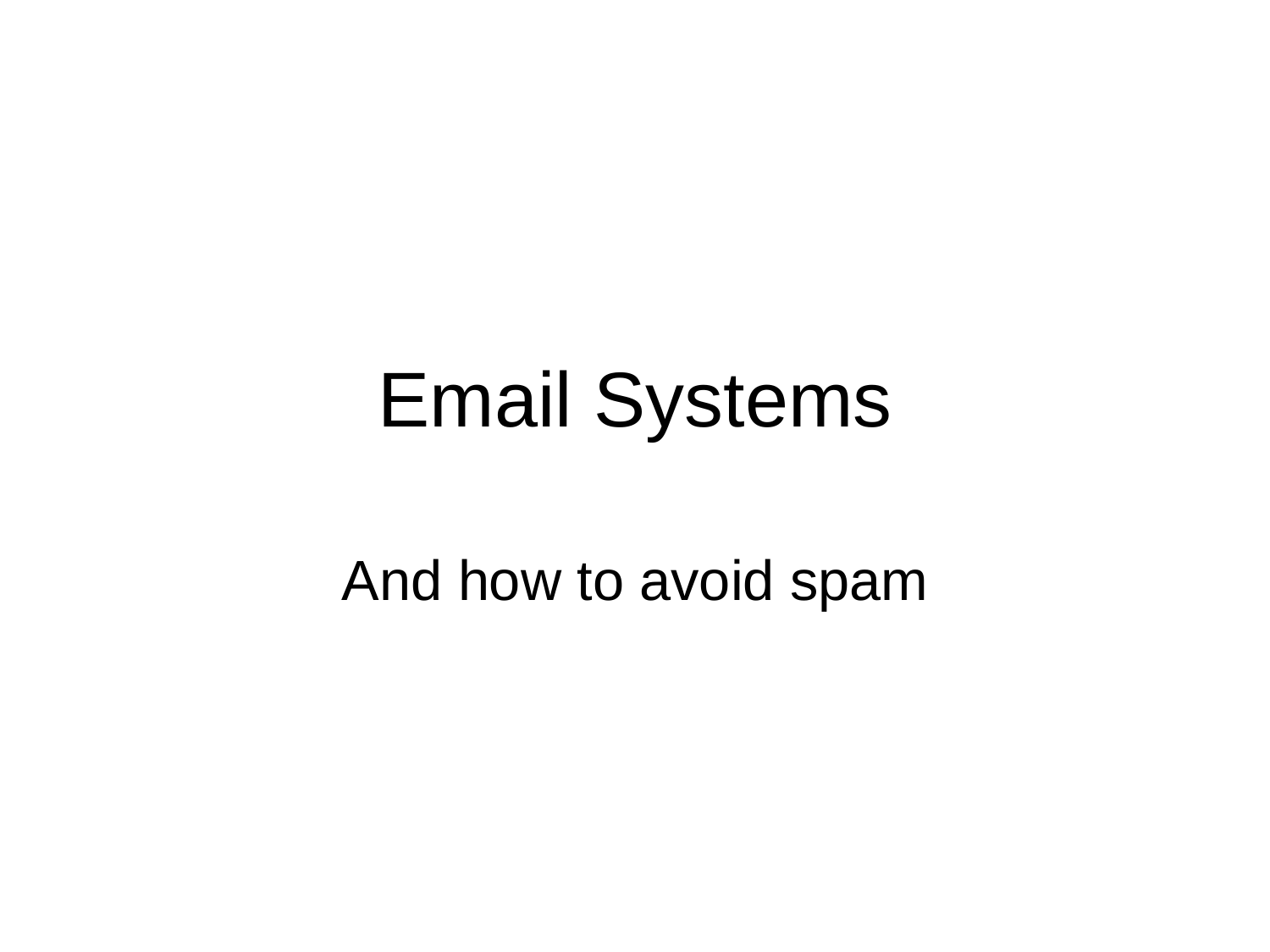# Basic Hygiene

- View all emails in plain text and avoid such fripperies as Incredimail.
- If you don't want to do that, turn off the automatic viewer pane in your email client and double click the emails you want to read.
- Don't ever click on an unsubscribe link
- A confirmed email address is worth money.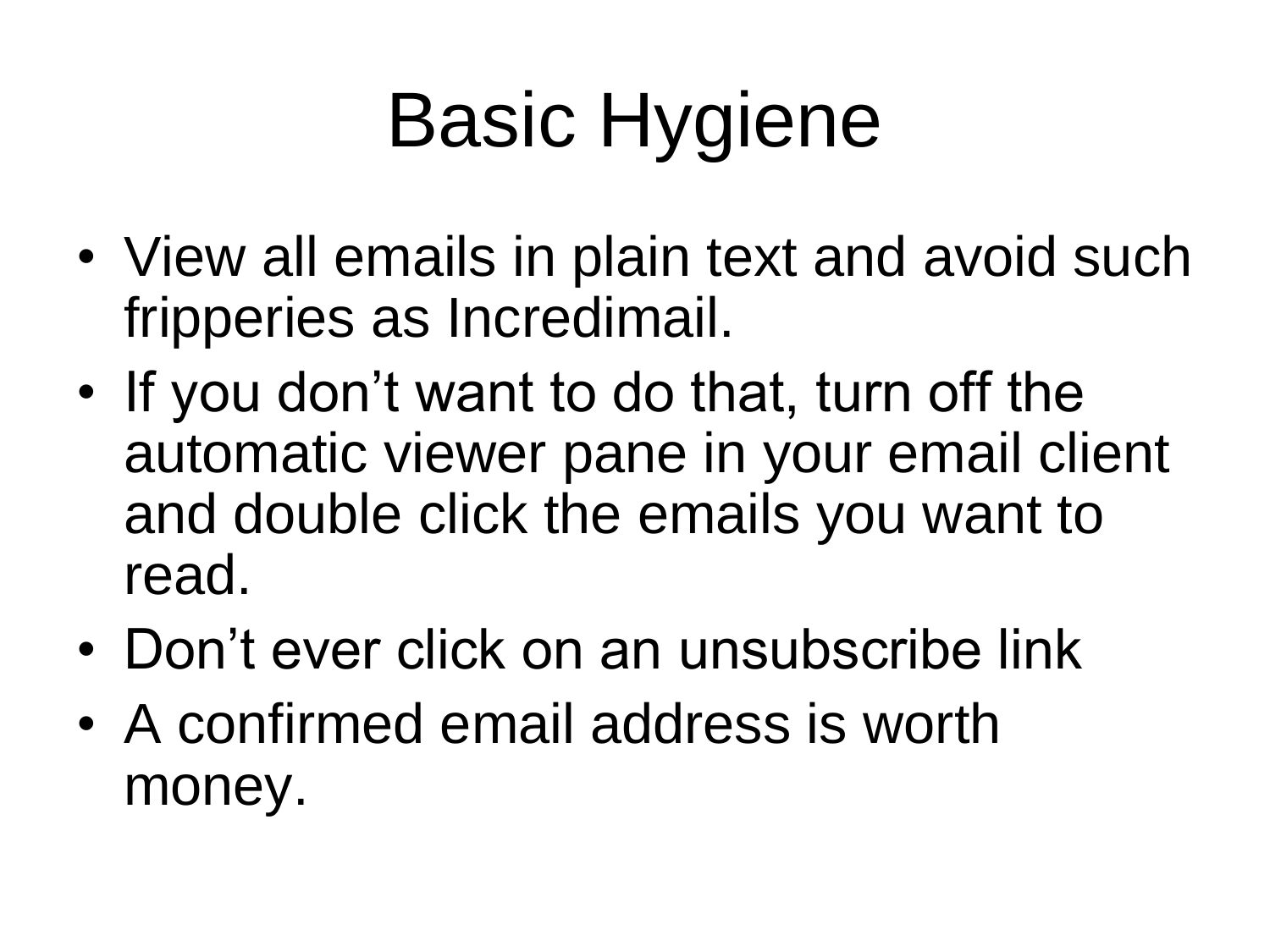## Spam Filters

- Some ISPs provide them on their servers.
- Some email clients provide them.
- Thunderbird and Outlook do.
- Outlook Express doesn't (natively).
- Run a third party program such as Mailwasher.
- Most webmail systems such as Gmail include them.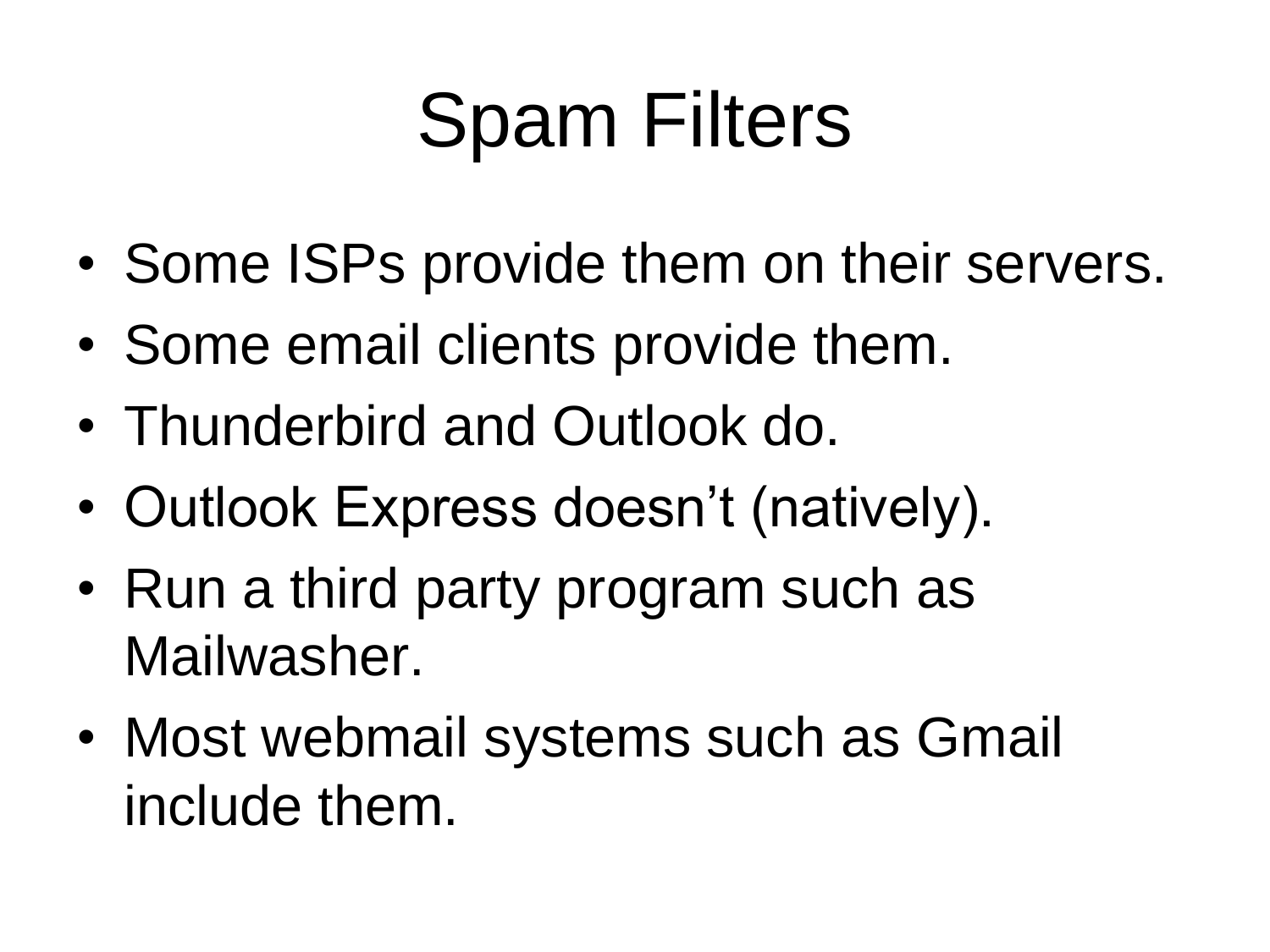• This slide is intentionally left blank  $\odot$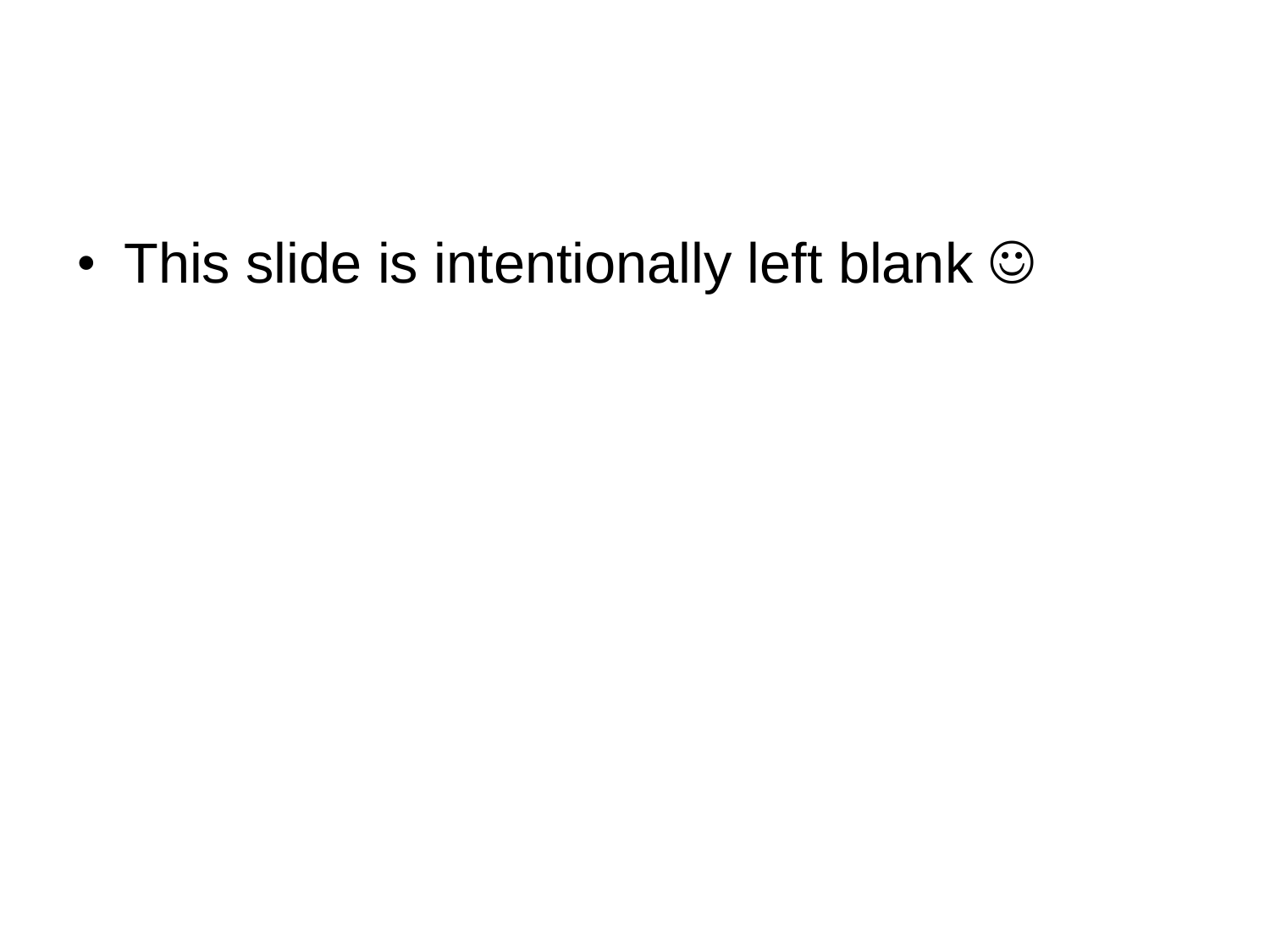#### Simplistic View

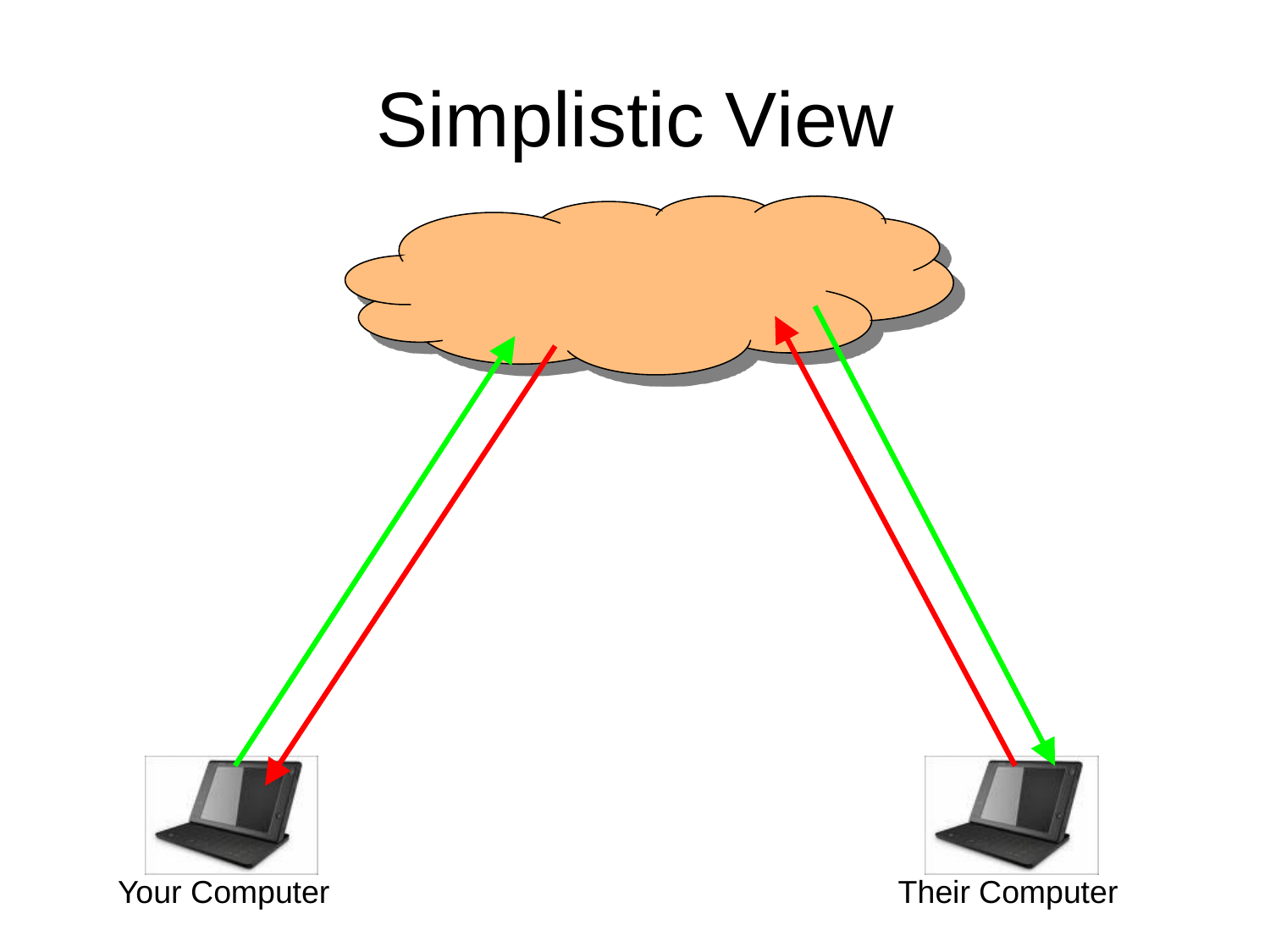#### Actuality - Conventional

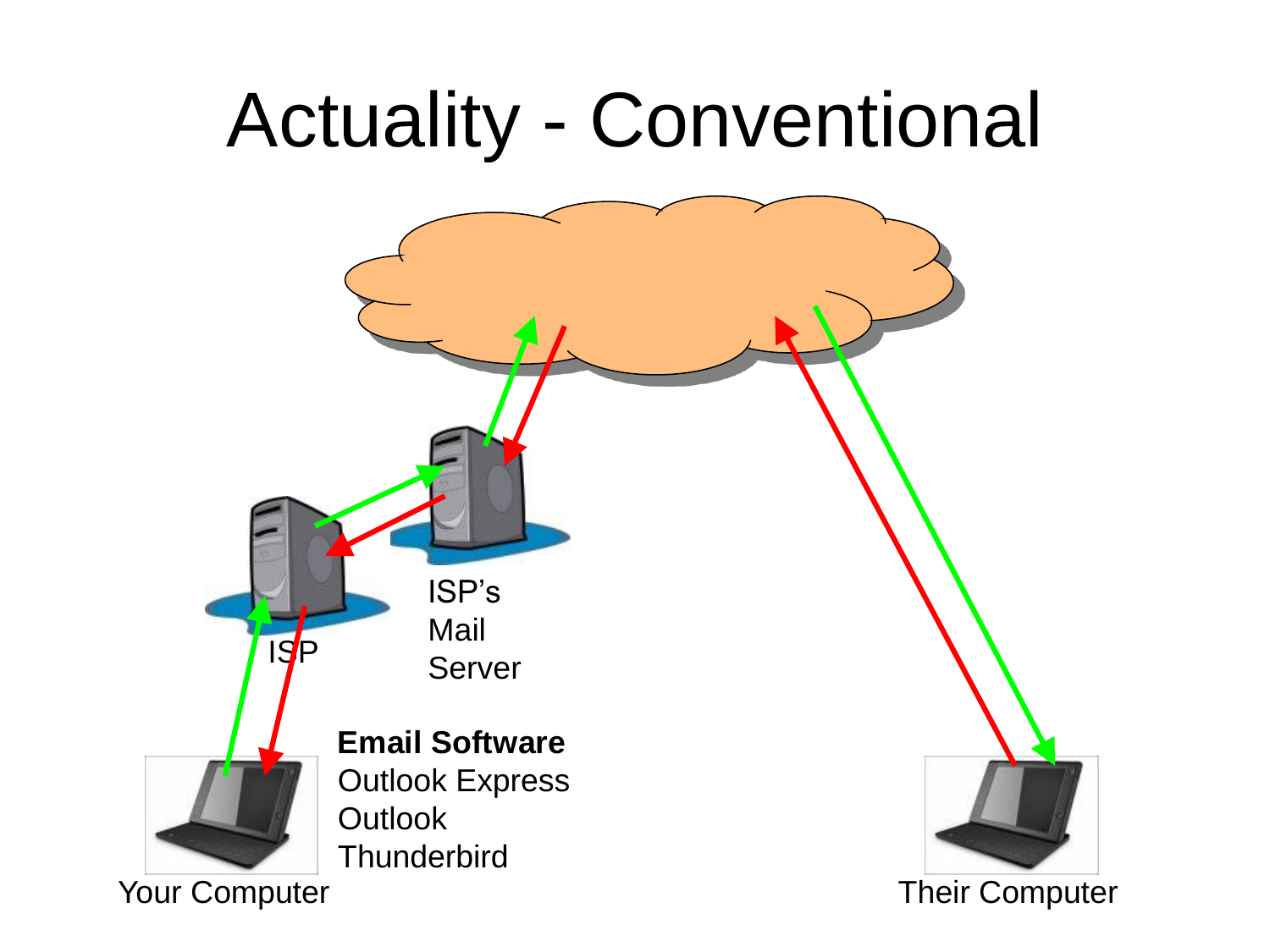#### Actuality – ISP's Webmail

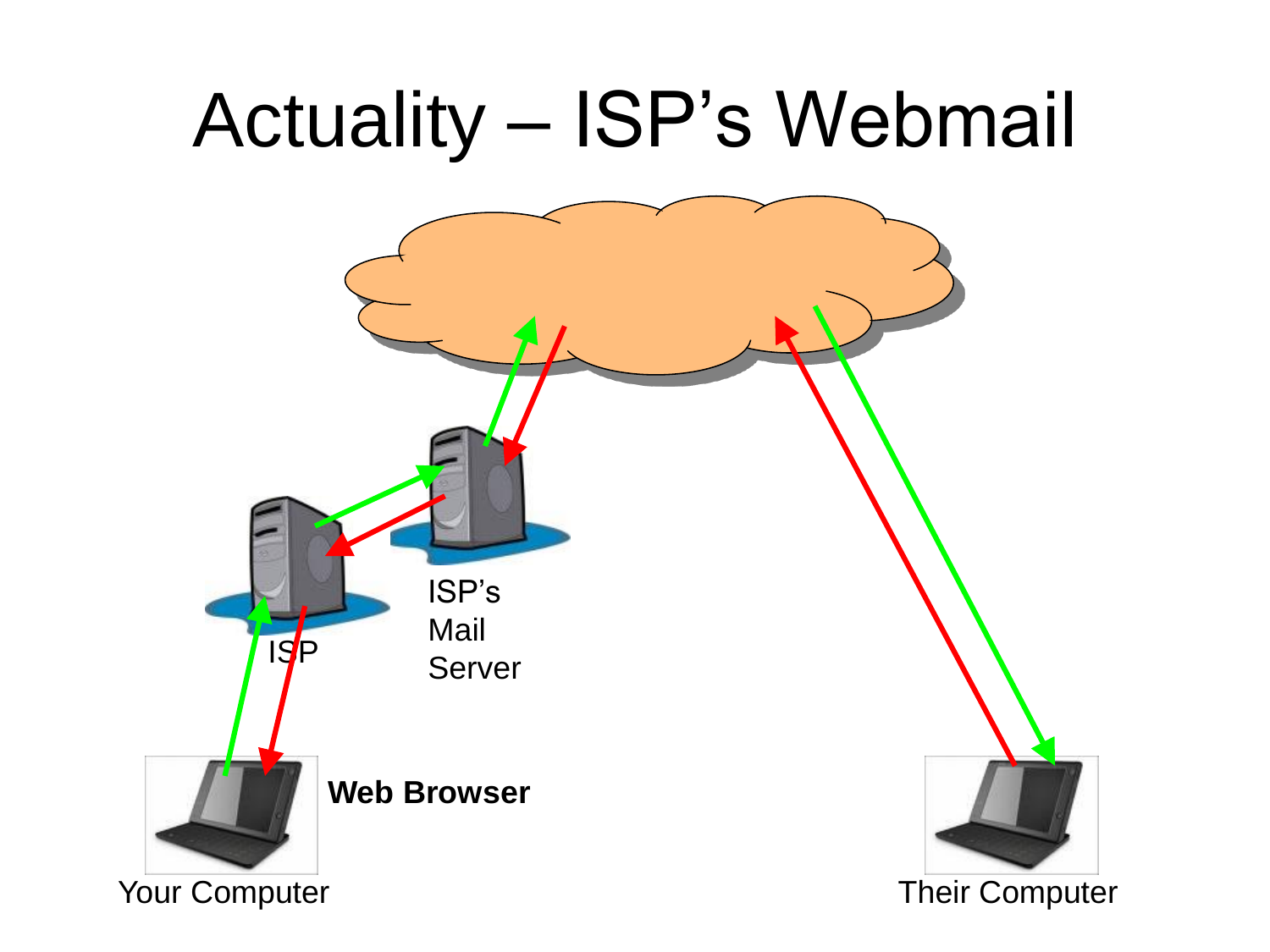#### Evaluation

- Simple
- Can change the 'from address' (not in webmail)
- New ISP = new address which is a pain
- Maybe no spam filtering
- No archiving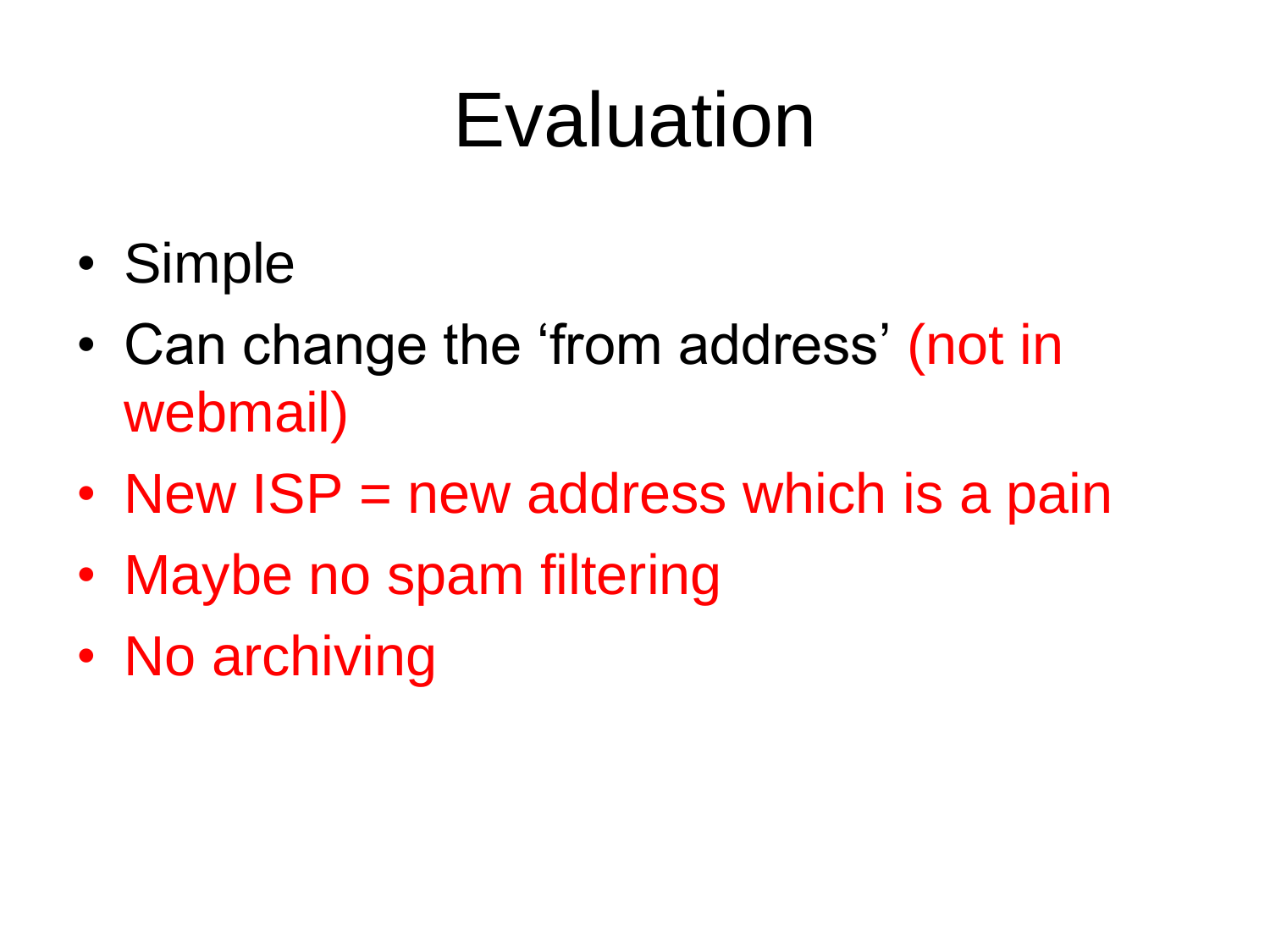#### Actuality – Other Webmail

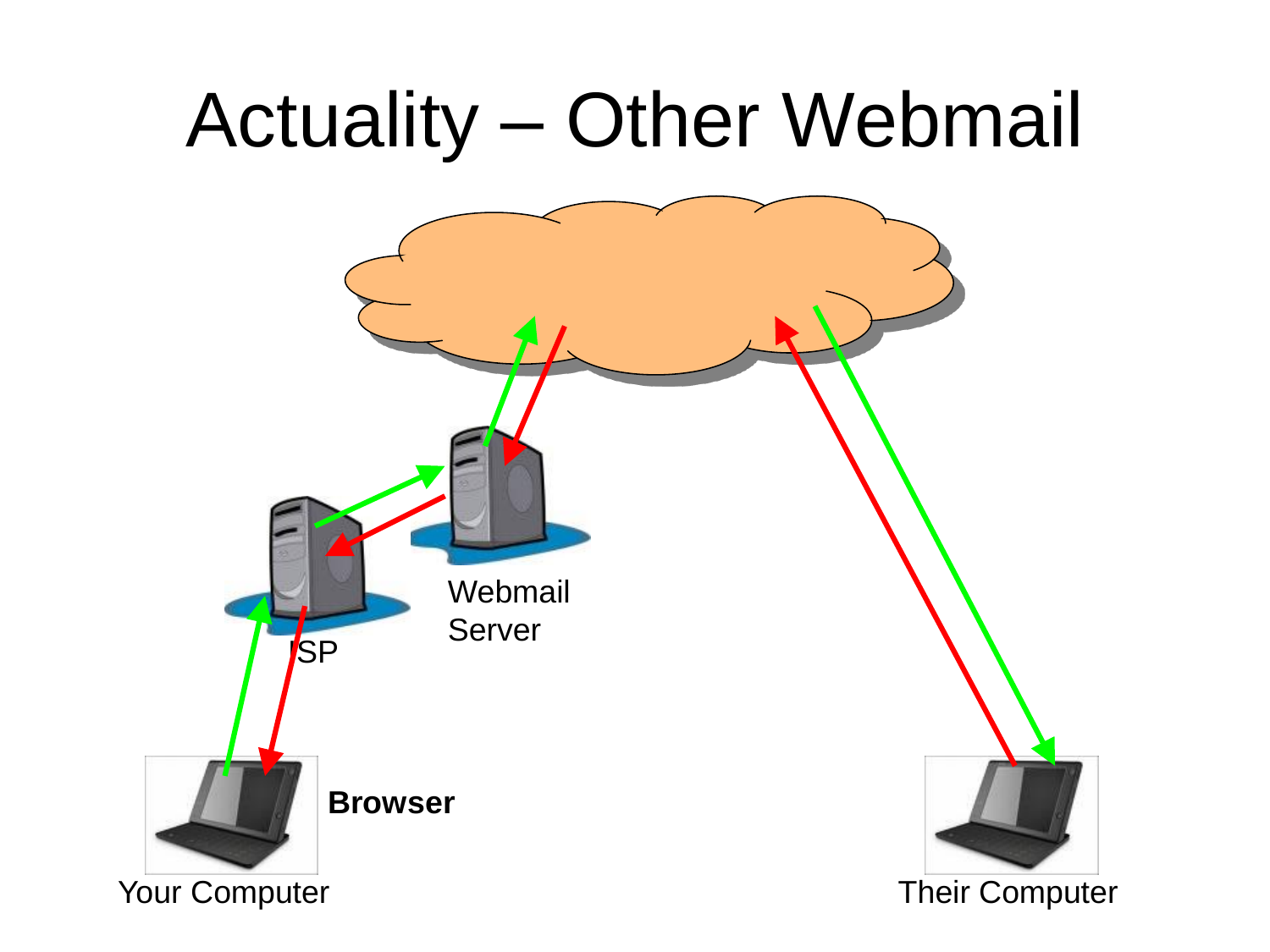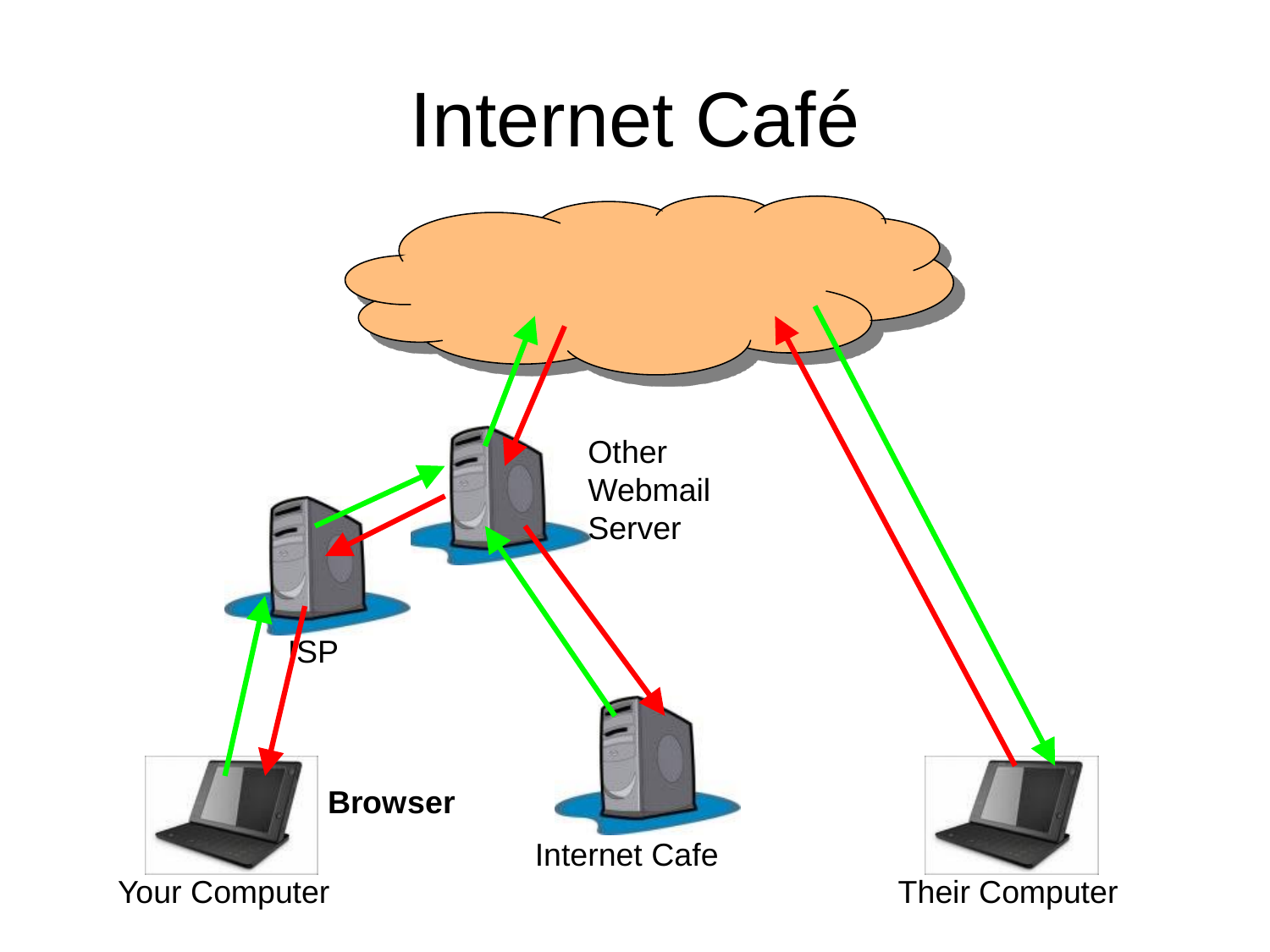### Evaluation

- Can keep same email for ever even when changing ISP
- Spam filtering
- Archiving
- Can't easily change the 'from address' if at all.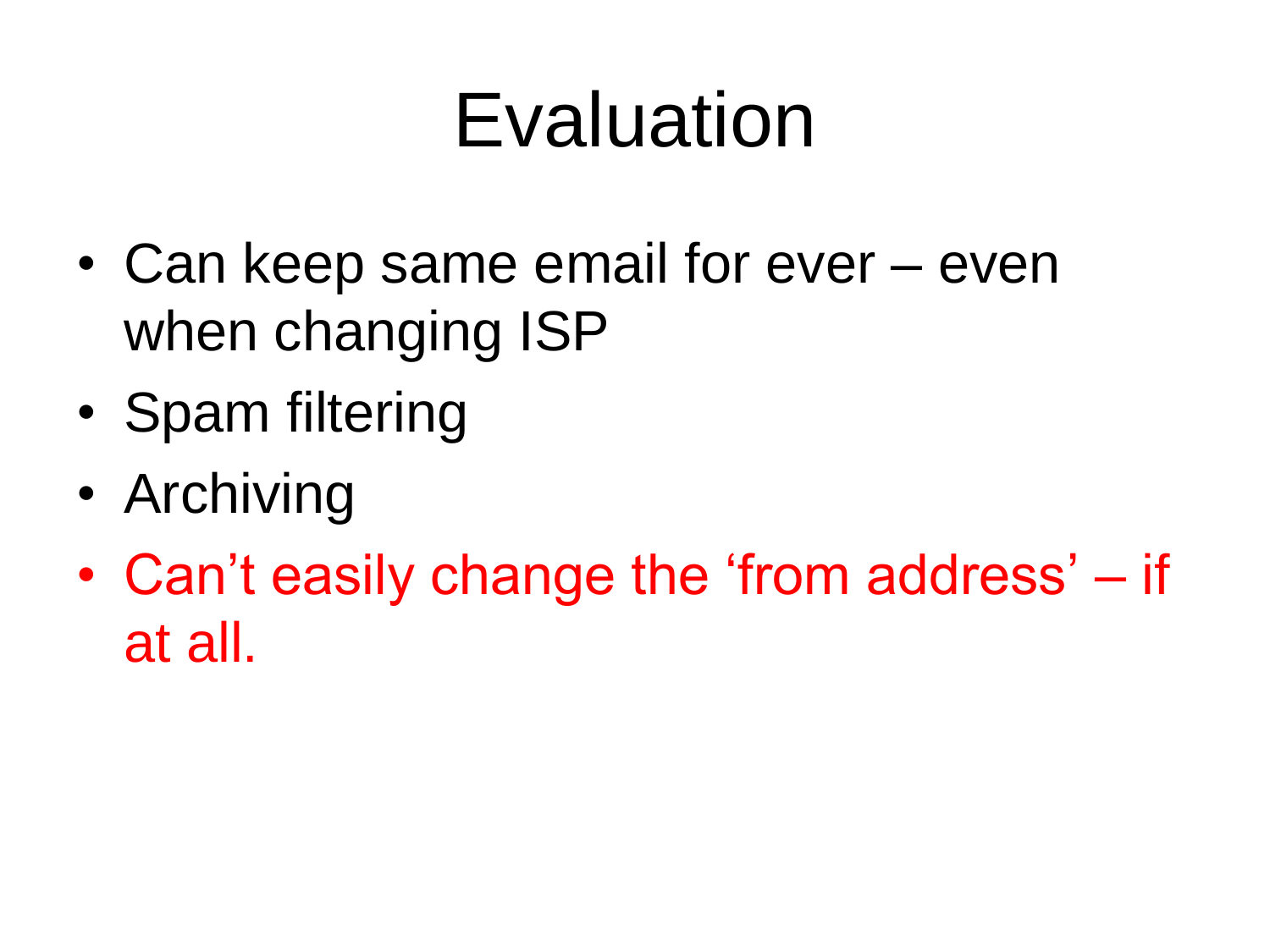### How to avoid spam

- Don't tell anybody your email address  $\odot$ .
- Have different email addresses for different purposes.
- If one of them is compromised, discard it.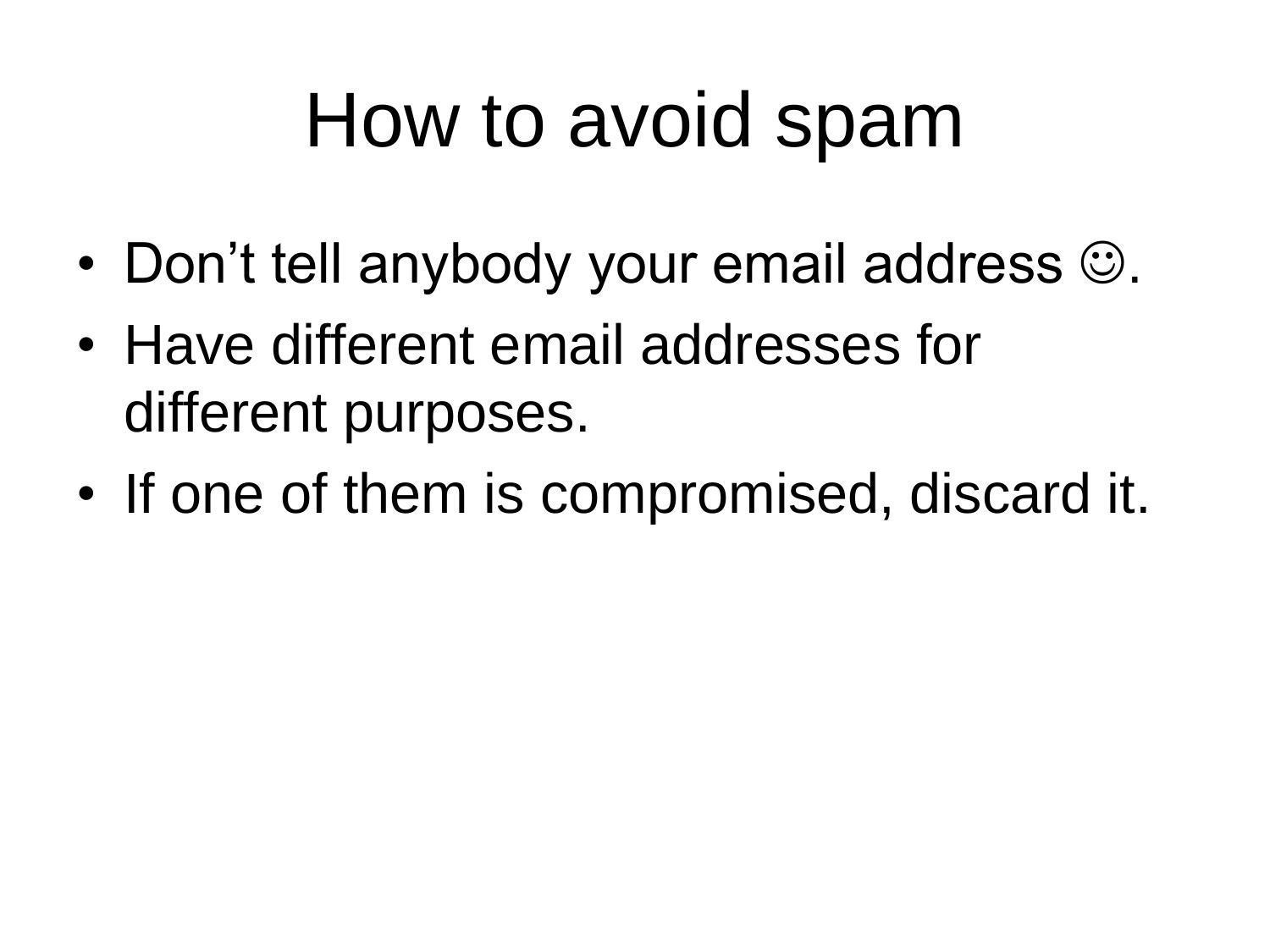### Get a Domain Name

- Mine is **jimnoble.org.uk**
- Buy it from a provider that offers email forwarding services such as [http://www.123-reg.co.uk](http://www.123-reg.co.uk/)
- Use addresses such as [jim@jimnoble.org.uk](mailto:jim@jimnoble.org.uk) [dabs@jimnoble.org.uk](mailto:dabs@jimnoble.org.uk)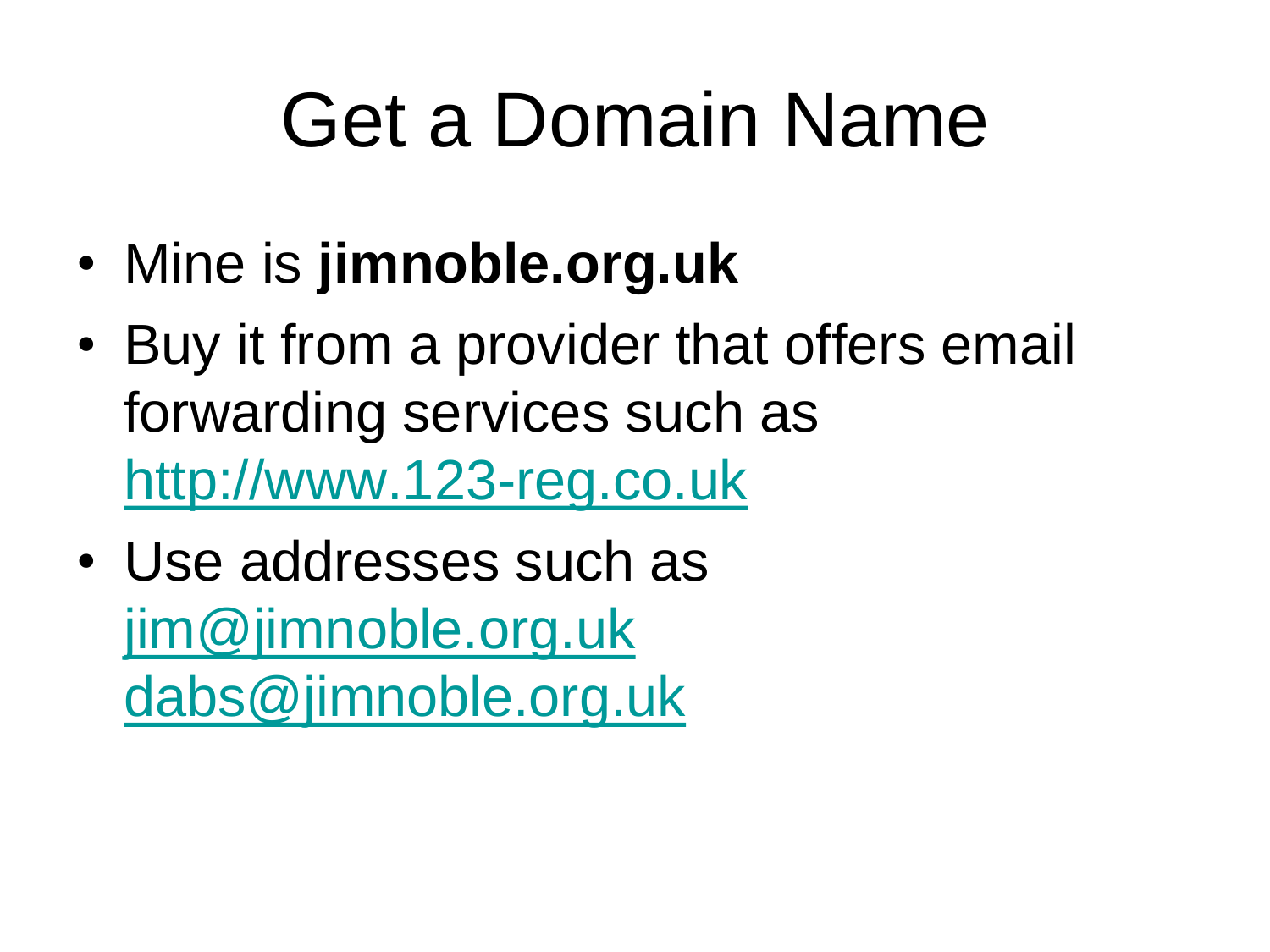# 123-reg Forwarding setup

| EDIT mail forwarding for jimnoble.org.uk |                       |               |                               |  |  |
|------------------------------------------|-----------------------|---------------|-------------------------------|--|--|
| lUser                                    | <b>Forward to</b>     | <b>Delete</b> | Return<br>to<br><b>Sender</b> |  |  |
| 12free@jimnoble.org.uk                   | • jimsnoble@gmail.com |               |                               |  |  |
| 18866@jimnoble.org.uk                    | · jimsnoble@gmail.com |               |                               |  |  |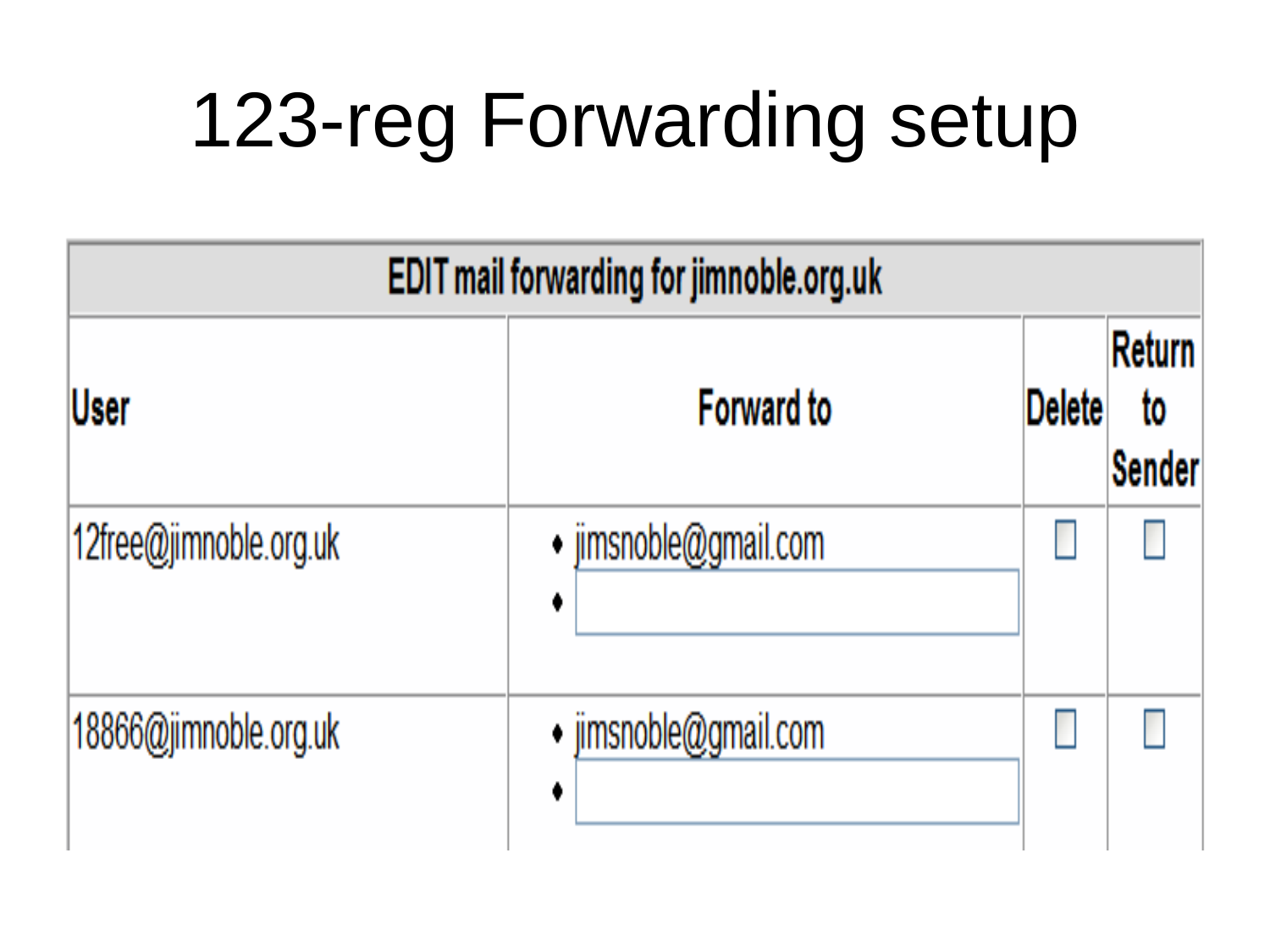# 123-reg Forwarding setup 2

| warrantydirect@jimnoble.org.uk | • Reject Mail, return to sender |  |
|--------------------------------|---------------------------------|--|
| watbat@jimnoble.org.uk         | $\cdot$ jimsnoble@gmail.com     |  |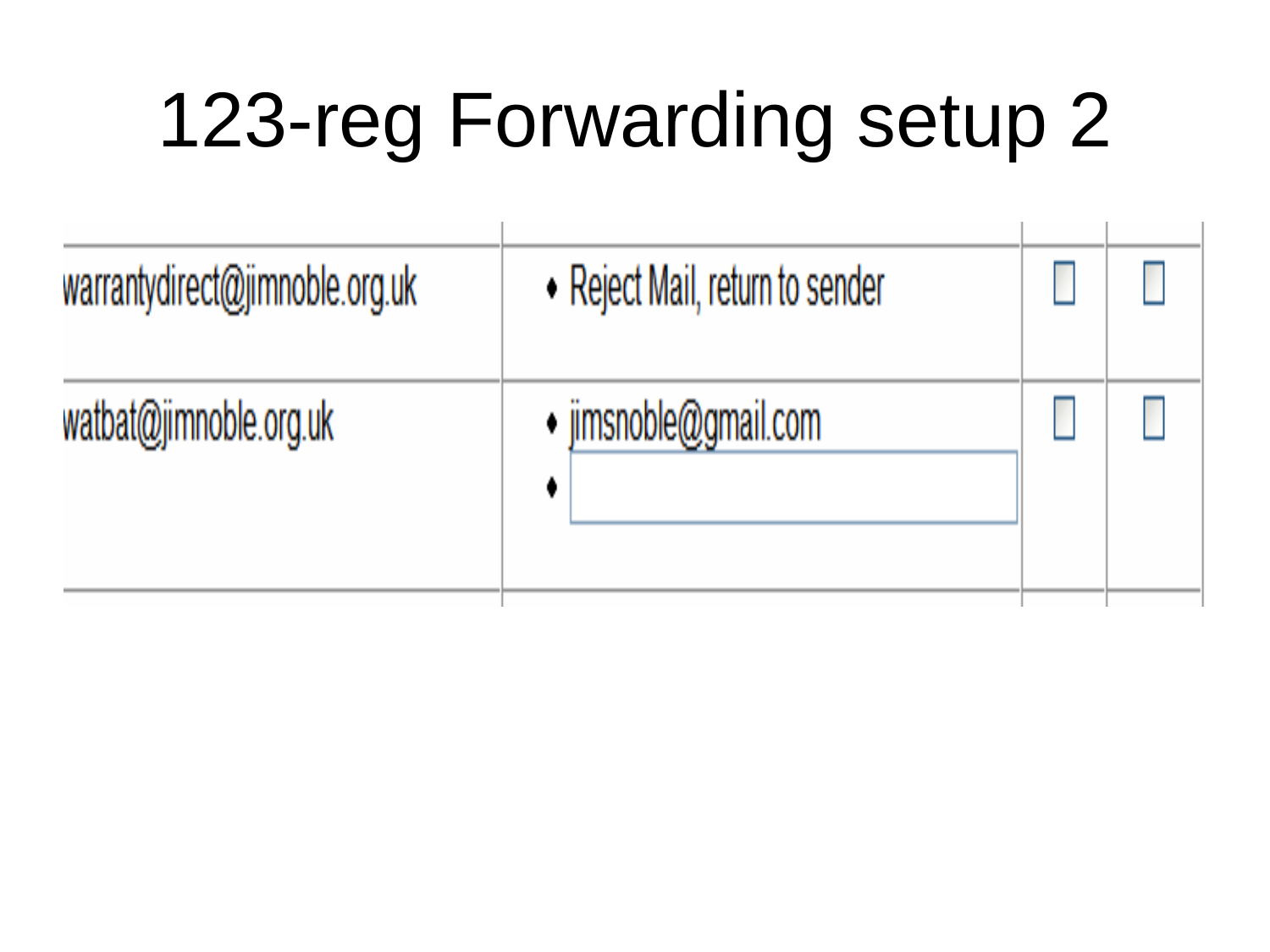# 123-reg Forwarding setup 3

#### **Catch-all mail forwarding**

You have four choices for dealing with unknown users at your domain.

Please choose one of the following.

 $1 \circ$  Reject mail sent to all unknown users, only those listed above will be valid. Email will be returned to the sender stating User unknown

 $2 \circ$  As above, but with an assistance message (requires an email address to be added below).

Email will be returned to the sender stating User unknown, contact [email address entered below] for assistance.

- 3 Forward mail sent to *user*@jimnoble.org.uk to *user*@[the domain name entered below] Email will be forwarded to the same user at the domain name entered below. e.g. email sent to bob@jimnoble.org.uk is forwarded to bob@Jdomain name entered below] and email sent to john@jimnoble.org.uk is forwarded to john@[domain name entered below]
- $4 \circ$  Forward mail sent to unknown users to the email address below. Email will be forwarded to the email address entered below, i.e. if user is not listed above.

| Please enter the destination email address or domain name below: |  |
|------------------------------------------------------------------|--|
| noreply@dmozed.org                                               |  |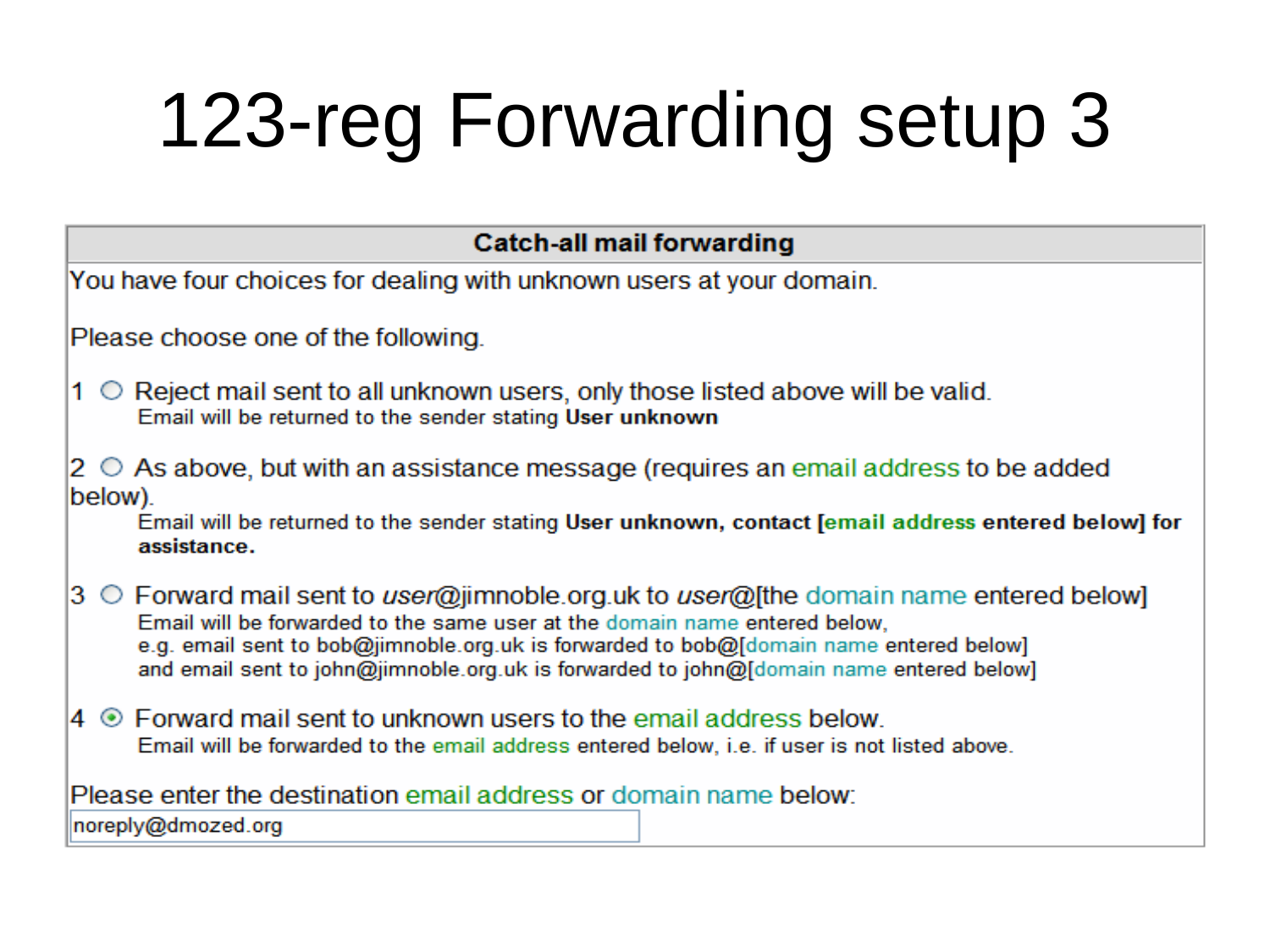